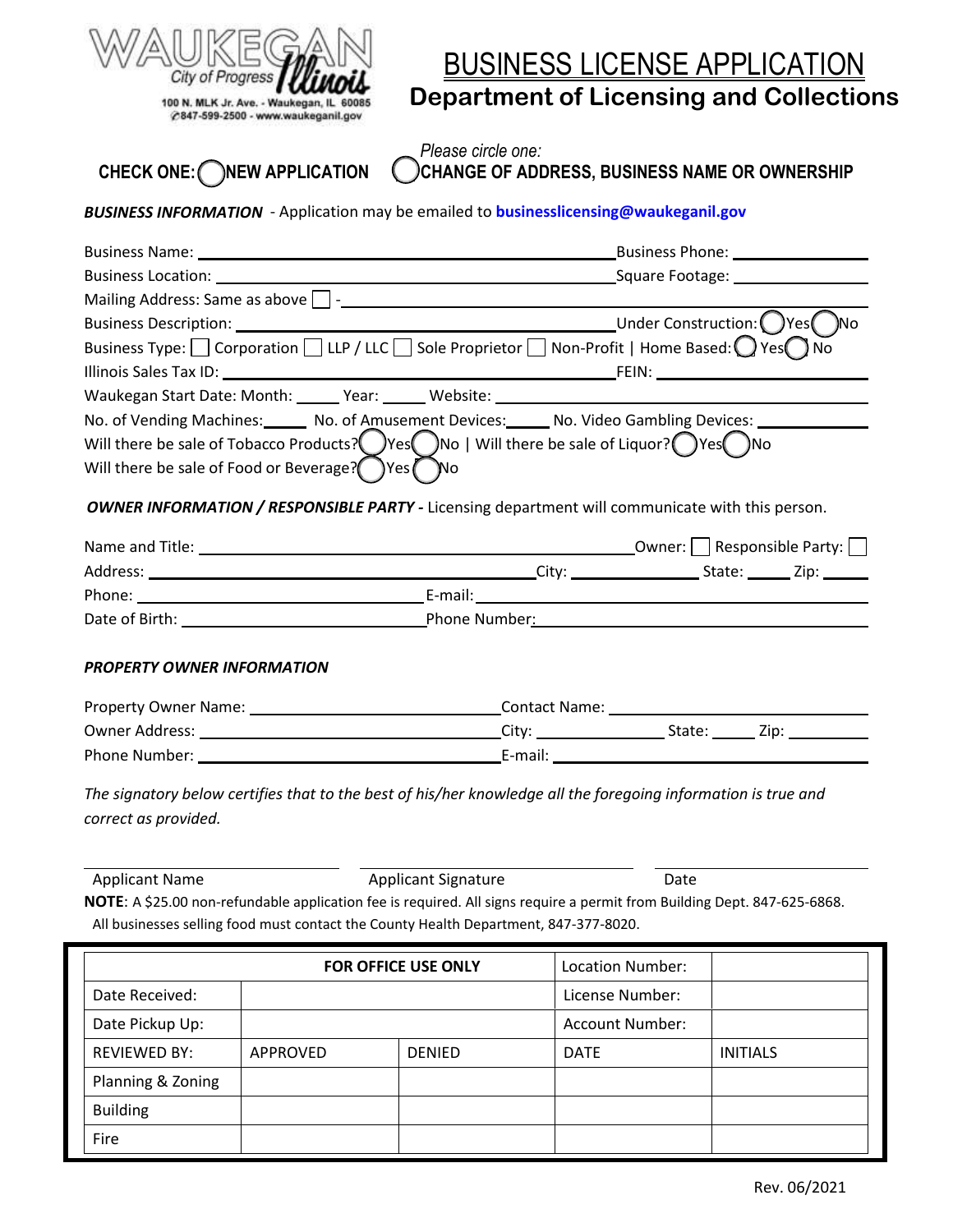

BUSINESS LICENSE APPLICATION **Department of Licensing and Collections**

It is your responsibility to maintain all your business information current with the City of Waukegan and comply with all ordinance requirements.

Information pertaining to business licenses can be found within Chapter 14: Licenses and Miscellaneous Business Regulations under the Code of Ordinances for the City of Waukegan. This information can be accessed online via our website: [www.waukeganil.gov](file://///Ci.waukegan.il.us/City/Business%20Licensing/APPLICATIONS/APPLICATIONS%20-%20Original%20Templates/www.waukeganil.gov).

## **BUSINESS LICENSE FEES**

### STEP 1: APPLICATION FEE

**LICENSE APPLICATION FEE** *(Non-Refundable)* **........................... \$25.00** This may be invoiced and sent to your e-mail

### STEP 2: BUILDING FEE

Please do not pre-pay. Instructions will be sent to your e-mail once this step is reached.

**OCCUPANCY PERMIT................................................................ \$100.00**  (Does not apply to home based businesses)

#### STEP 3: LICENSE FEES

Please do not pre-pay. An invoice will be sent to your e-mail once the application is approved

 **NON-PROFIT ........................................................................\$NO COST**  (Need documentation proof, such as: Secretary of State registration/IRS letter/Certificate of Good standing from Secretary of State)

INSUFFICIENT FUNDS FEE ............................................................ \$35.00

Business Licenses are due on December 31<sup>st</sup> of each calendar year.

Payments for business licenses must be received prior to December 31<sup>st</sup> to avoid a late fee. Post dated envelopes are not accepted.

Payments for step #1 and step #3 are accepted in 4 methods.

Online / Mail / Licensing Dept Front Counter / Drop box, between City Hall and Police Dept.